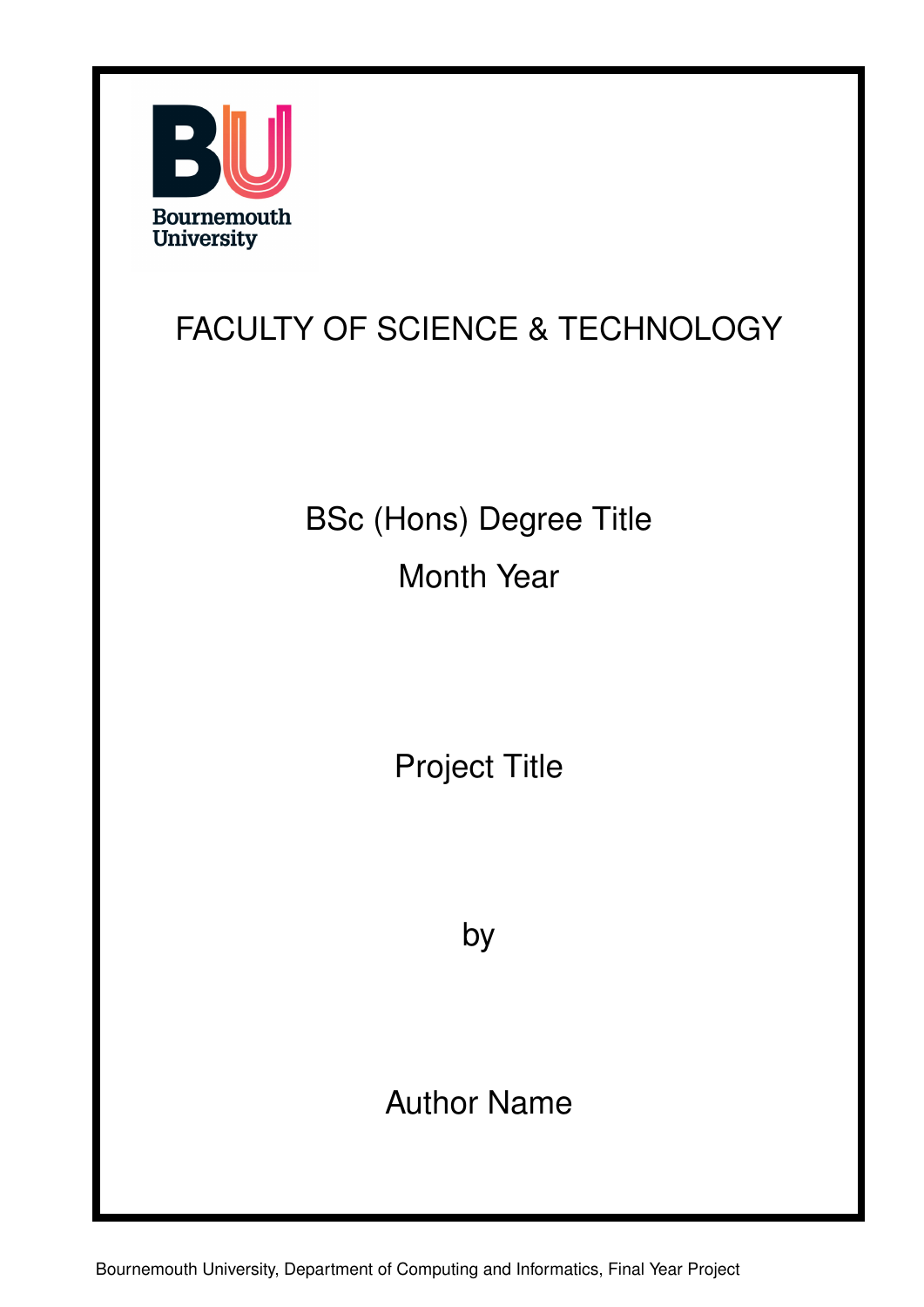#### **Abstract**

[The text within the square brackets must be deleted along with the square brackets when finalising your own abstract.

The abstract for an undergraduate dissertation should be between 200 - 350 words.

Arial, Normal, 11pt with 1.2 or 1.5 line spacing should be used. The text in this part has 1.5 line spacing.

An abstract is a brief, accurate and comprehensive summary of the entire dissertation. It is the first thing to be read by your examiners to help them know the brief content of the dissertation. It also serves as a "sales pitch" to form the first impression of your work.

A good abstract should be accurate, self-contained, concise, specific and clear. A quick way to assess the quality of your abstract is to check whether it answers the questions why, how, what and so what.

It is easier to write the Abstract the last.]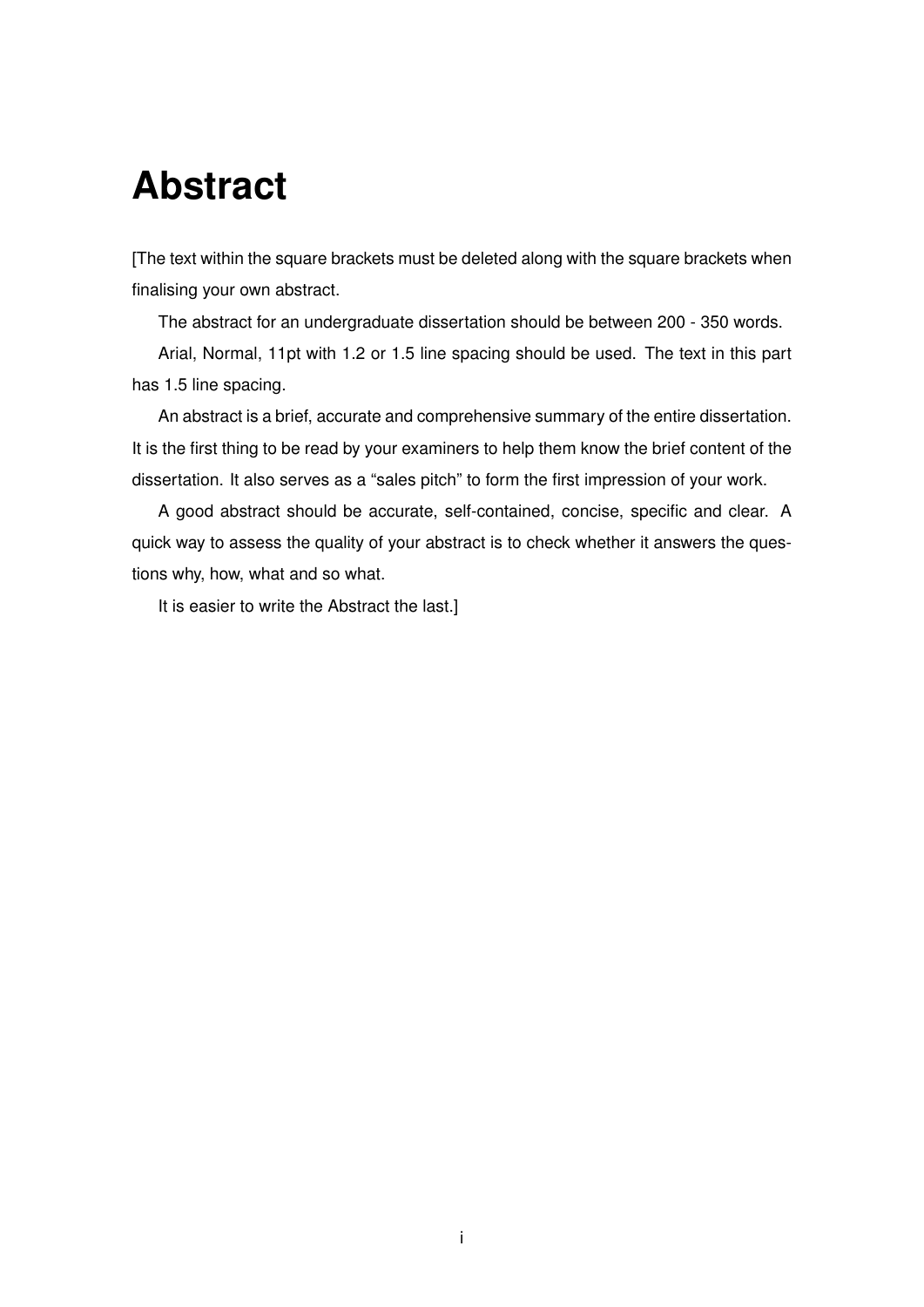## **Dissertation Declaration**

I agree that, should the University wish to retain it for reference purposes, a copy of my dissertation may be held by Bournemouth University normally for a period of 3 academic years. I understand that once the retention period has expired my dissertation will be destroyed.

#### **Confidentiality**

I confirm that this dissertation does not contain information of a commercial or confidential nature or include personal information other than that which would normally be in the public domain unless the relevant permissions have been obtained. In particular any information which identifies a particular individual's religious or political beliefs, information relating to their health, ethnicity, criminal history or sex life has been anonymised unless permission has been granted for its publication from the person to whom it relates.

#### **Copyright**

The copyright for this dissertation remains with me.

#### **Requests for Information**

I agree that this dissertation may be made available as the result of a request for information under the Freedom of Information Act.

**Signed:** Name: Date: Programme: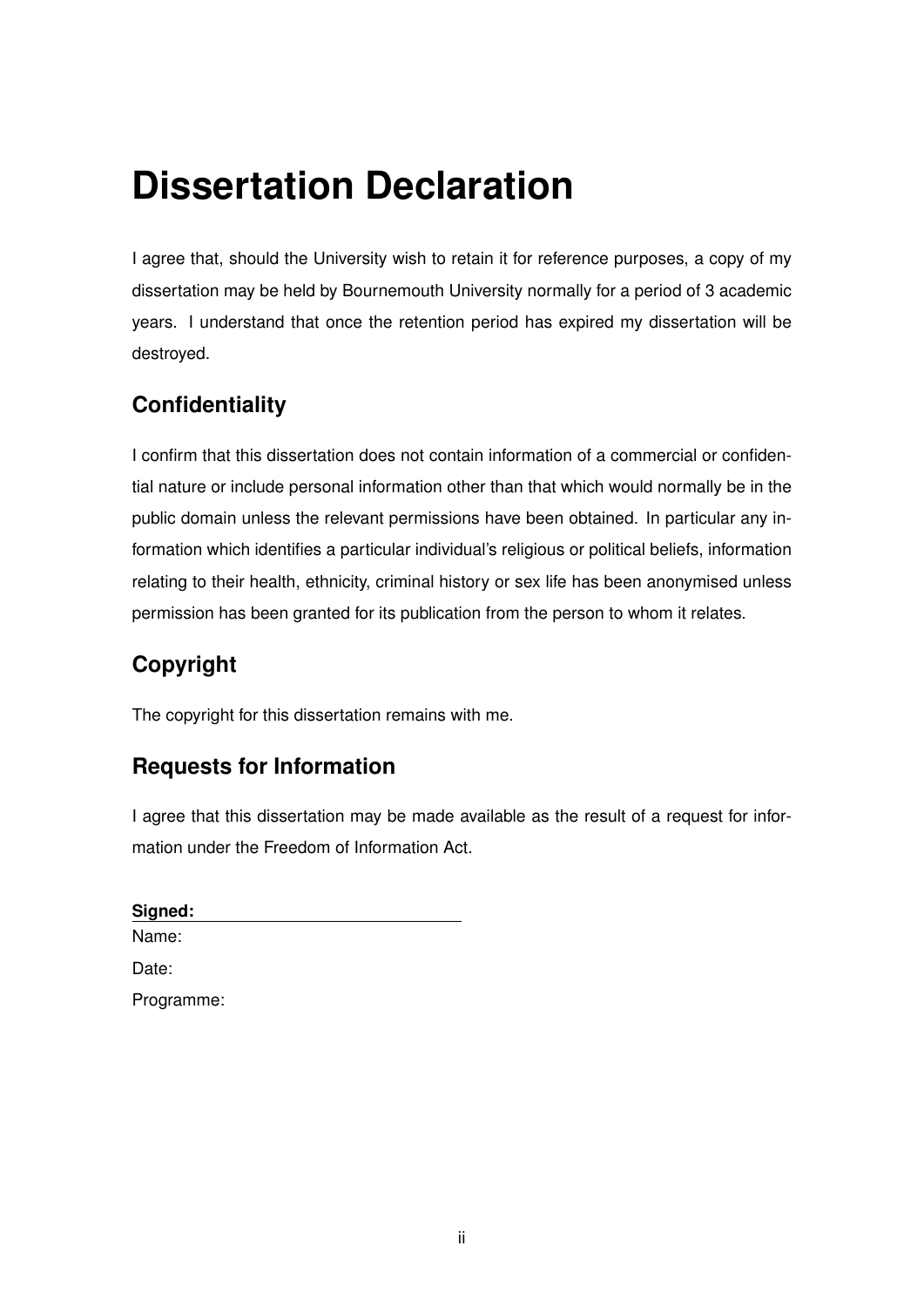## **Original Work Declaration**

This dissertation and the project that it is based on are my own work, except where stated, in accordance with University regulations.

| Signed: |  |  |
|---------|--|--|
| Name:   |  |  |

Date: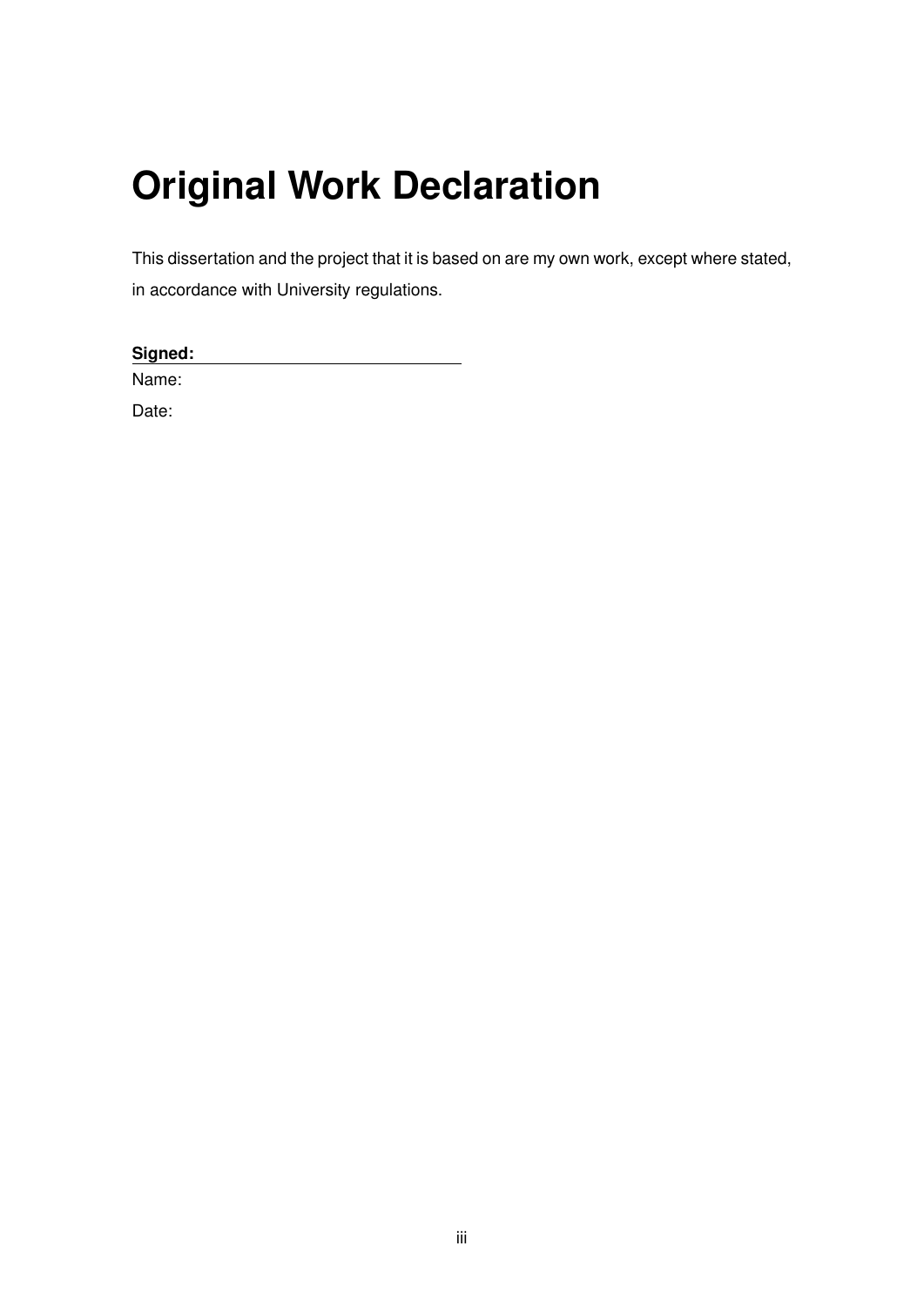#### **Acknowledgements**

[The text within the square brackets must be deleted along with the square brackets when finalising your own acknowledgements.

Arial, Normal, 11pt with 1.2 or 1.5 line spacing should be used. The text in this part has 1.5 line spacing.

This is your opportunity to mention individuals who have been particularly helpful. Reading the acknowledgements in the past dissertations in the project library will give you an idea of the ways in which different kinds of help have been appreciated and mentioned.]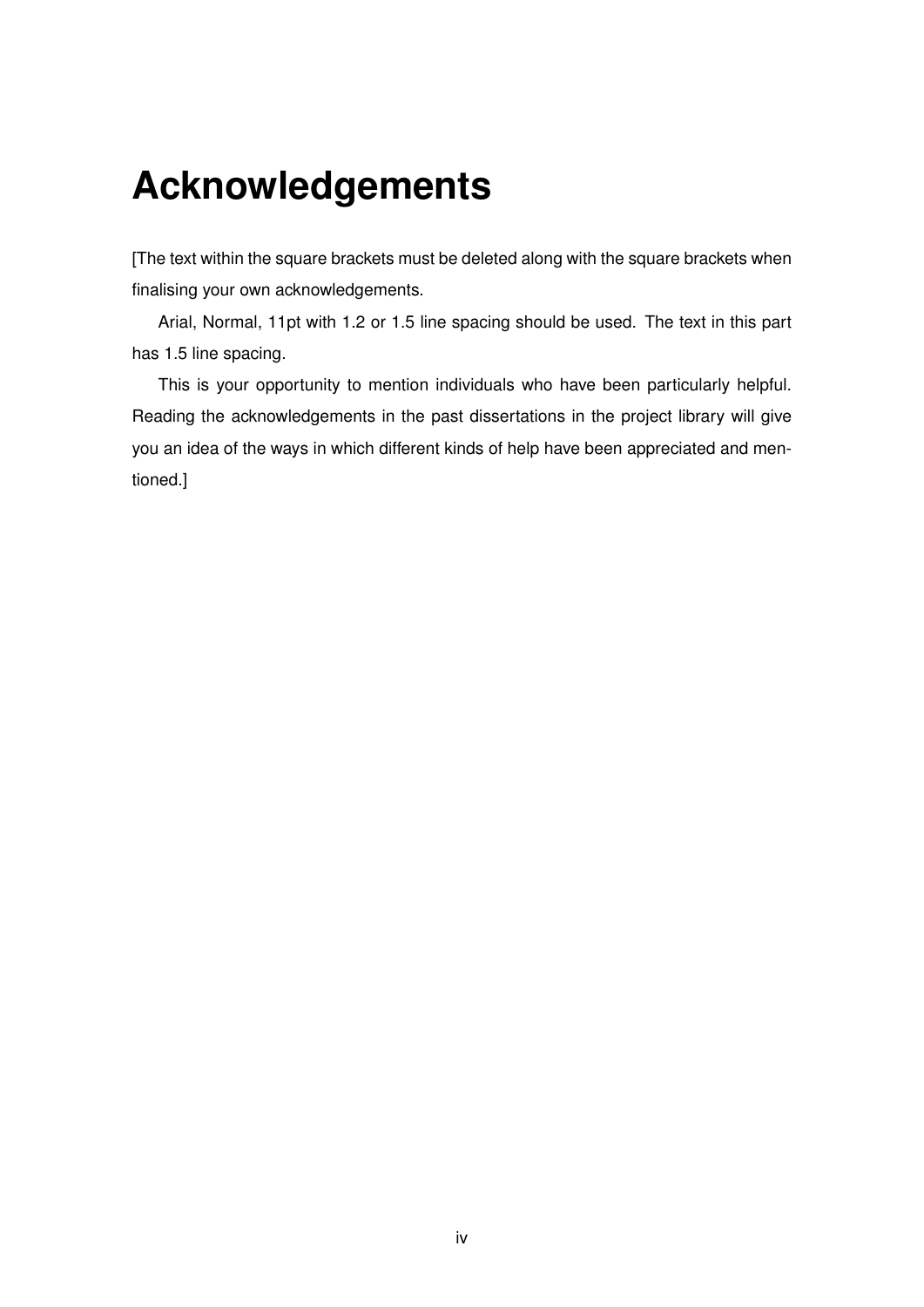#### **Contents**

| 1.             | <b>Introduction</b>                |                |
|----------------|------------------------------------|----------------|
|                |                                    | $\mathbf{1}$   |
|                | 2 Background                       | $\mathbf{2}$   |
|                | 2.1                                | 2              |
|                | 3 Methodology                      | 3              |
|                | 4 Requirements                     | 4              |
|                | 5 Design and Implementation        | 5              |
|                | <b>6</b> Evaluation                | $\overline{7}$ |
| $\overline{7}$ | <b>Discussion</b>                  | 8              |
| 8              | <b>Conclusion</b>                  | 9              |
|                | <b>Appendix A Ethics Checklist</b> | 11             |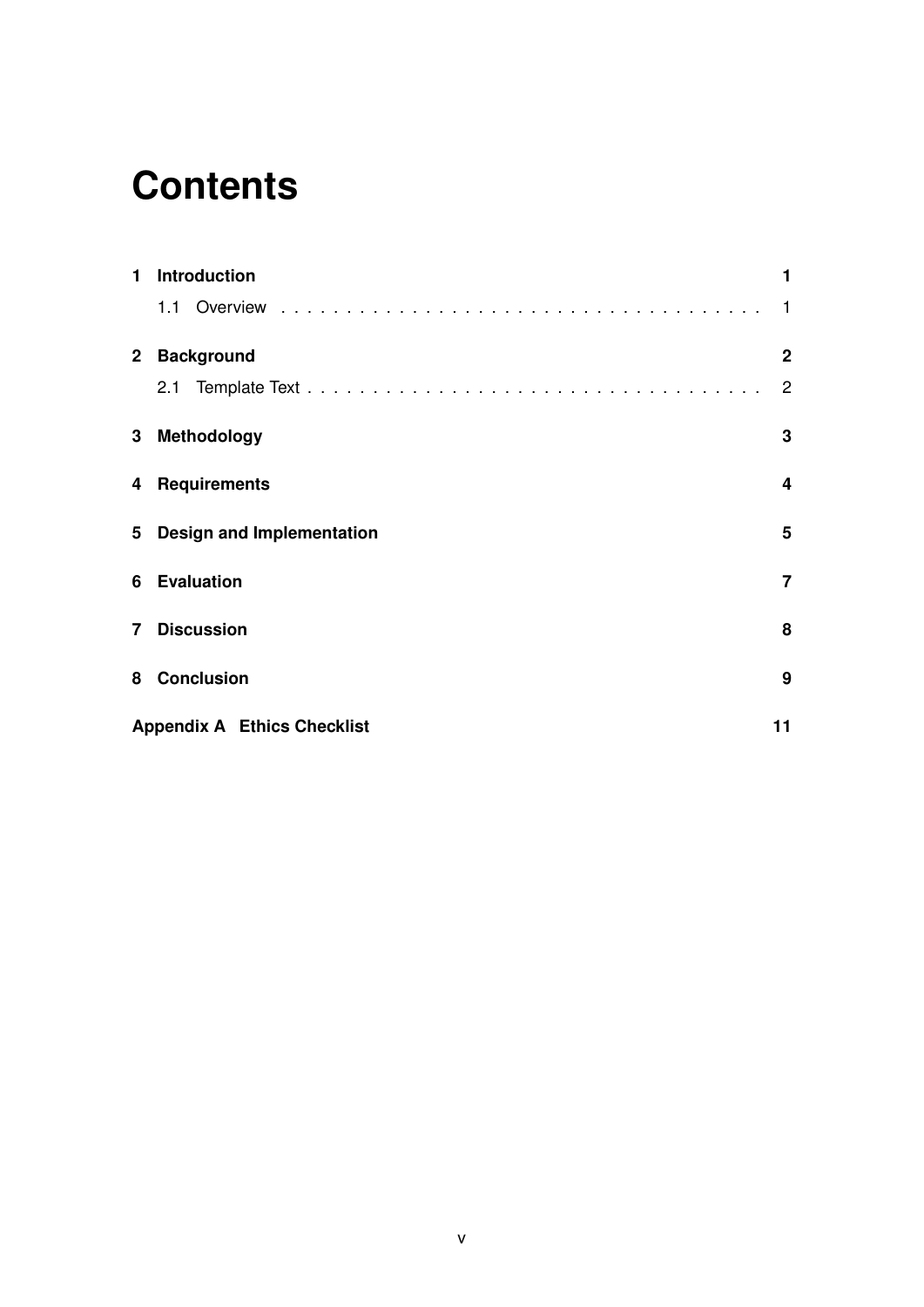# **List of Figures**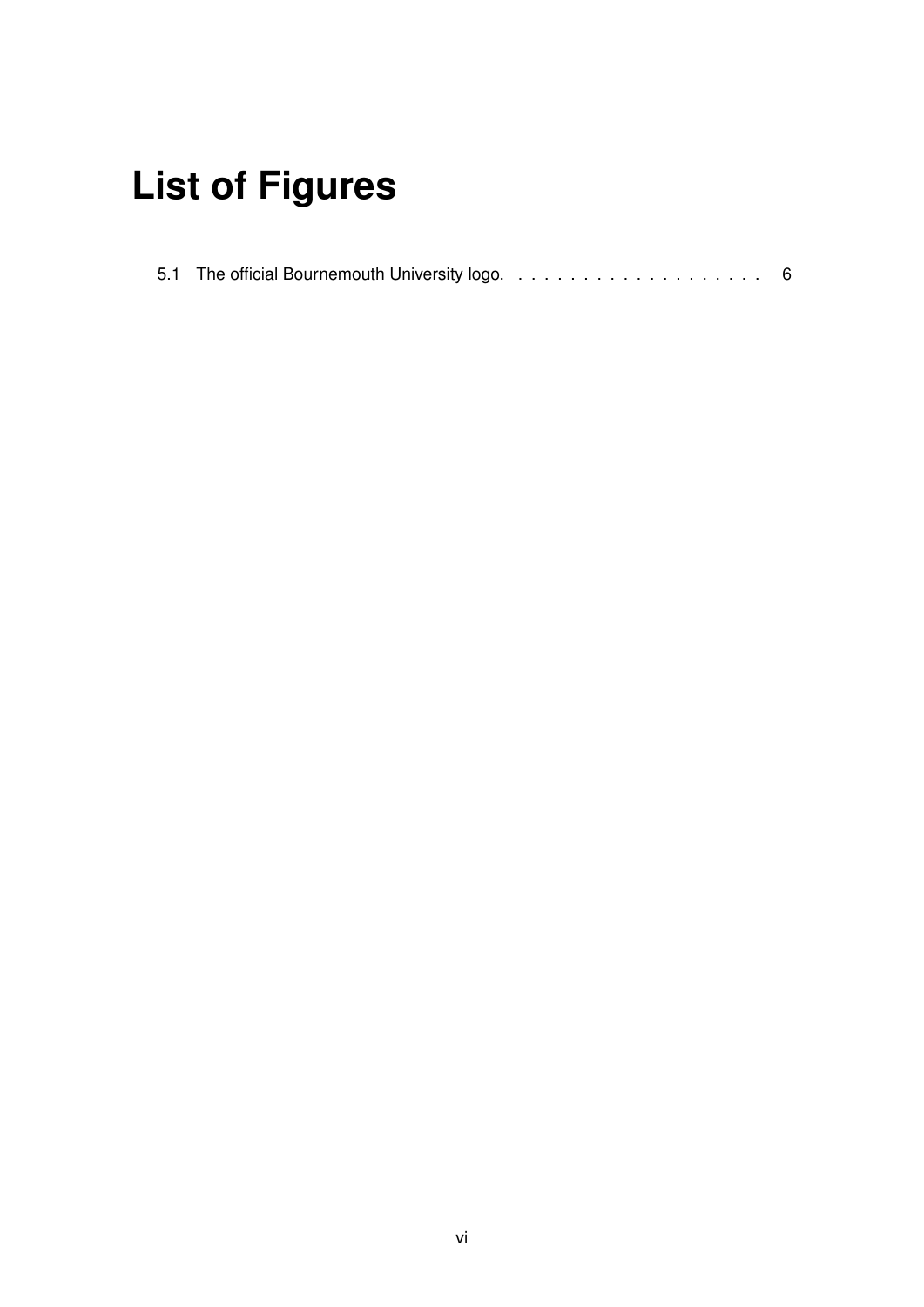#### <span id="page-7-0"></span>**1 Introduction**

#### <span id="page-7-1"></span>**1.1 Overview**

The text within the square brackets must be deleted along with the square brackets when finalising your chapters.

This is only a guidance template. Depending on the nature of your project, the structure of your dissertation is open to discussion. Please check with your supervisor if you are not sure.

Arial, Normal, 11pt with 1.2 or 1.5 line spacing should be used in the main body. The text in this part has 1.5 line spacing.

Figures must be correctly numbered with captions and paragraph text should not be wrapped around figures - same rules apply to tables. An example of figures can be found below.

The Introduction chapter should cover the following using Heading 2 style:

- Background and context (e.g., who is your client, what is the problem, why this needs to be solved (impact), what does your client want you to do)
- Proposed solution (e.g., what is proposed in order to solve the problem) note you should not include too much technical details, you should tell what the client is expecting from you
- Aims and objectives note the SMART for objectives
- Success criteria for each objective
- Risk analysis a summary table must be provided with all risks and solutions.
- Overview of dissertation/Remaining chapters]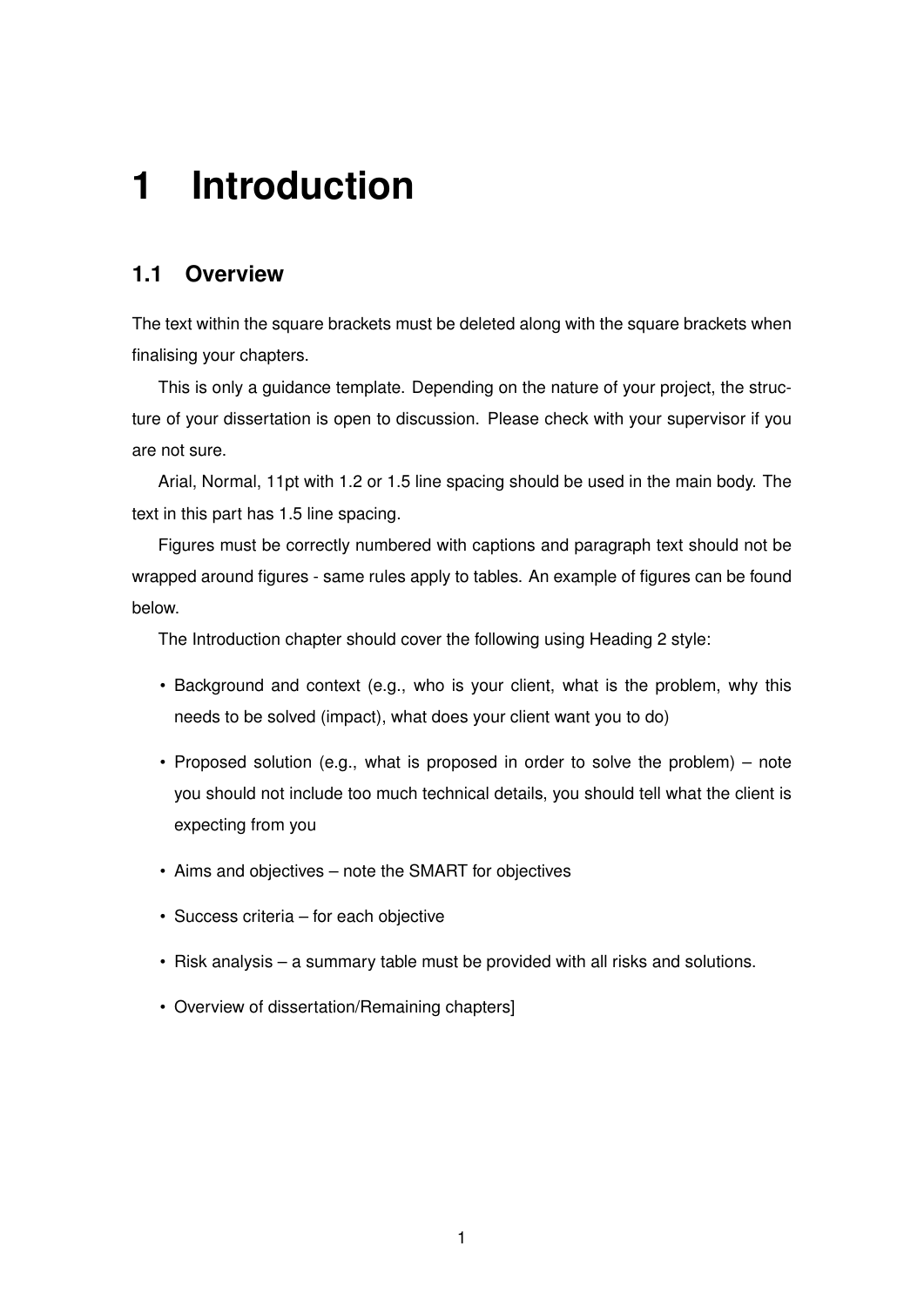### <span id="page-8-0"></span>**2 Background**

#### <span id="page-8-1"></span>**2.1 Template Text**

You should always start with an overview (Heading 2 style) to tell what this chapter is about and finish with a summary (Heading 2 style) to tell what has been covered in this chapter.

The Background Study (Research) or State of Art chapter is to provide your readers with information that they cannot be expected to know in detail but which they will need to know in order to fully understand and appreciate the rest of the dissertation. In short, it describes the research you have done in order to prepare for the project. You should use this section to demonstrate how much you really understand the problem domain in terms of previous (related) literature and existing solutions. For example, if your project is about developing a bespoke online CRM system for a client, this section is expected to answer the following questions:

- 1. What is CRM (Customer Relationship Management)?
- 2. What are the characteristics of CRM?
- 3. What are the main types/models of CRM?
- 4. How CRM is usually implemented and what should be considered in the implementation?
- 5. Are there any existing solutions and what are their advantages and limitations?

Don't forget references like these: [Ubuntu](#page-16-0) [\(2012\)](#page-16-0).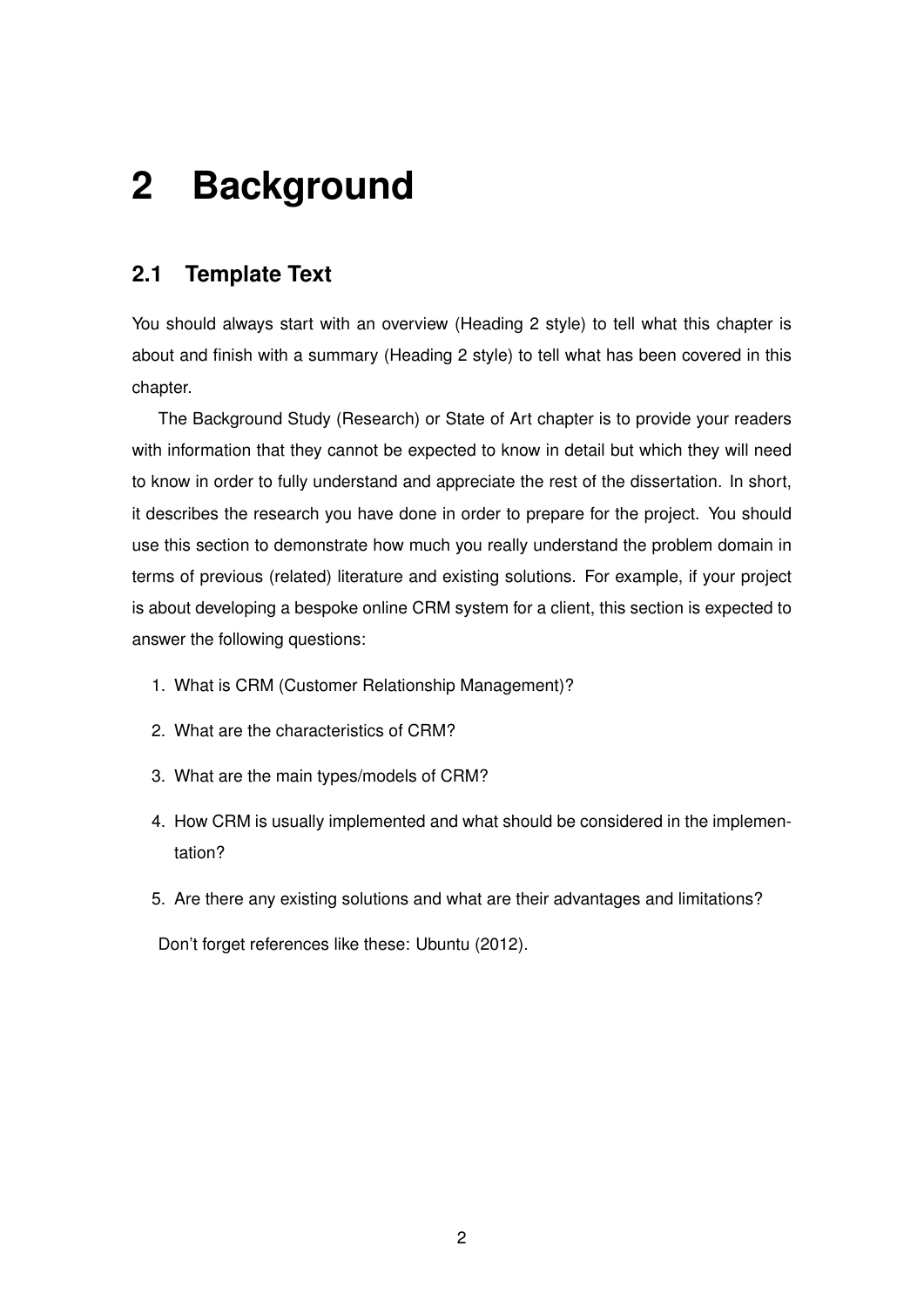## <span id="page-9-0"></span>**3 Methodology**

You should always start with an overview (Heading 2 style) to tell what this chapter is about and finish with a summary (Heading 2 style) to tell what has been covered in this chapter.

This chapter is about discussing your project planning and methodology. Note that your chosen methodology should be based on the constraints and complexity of your project.]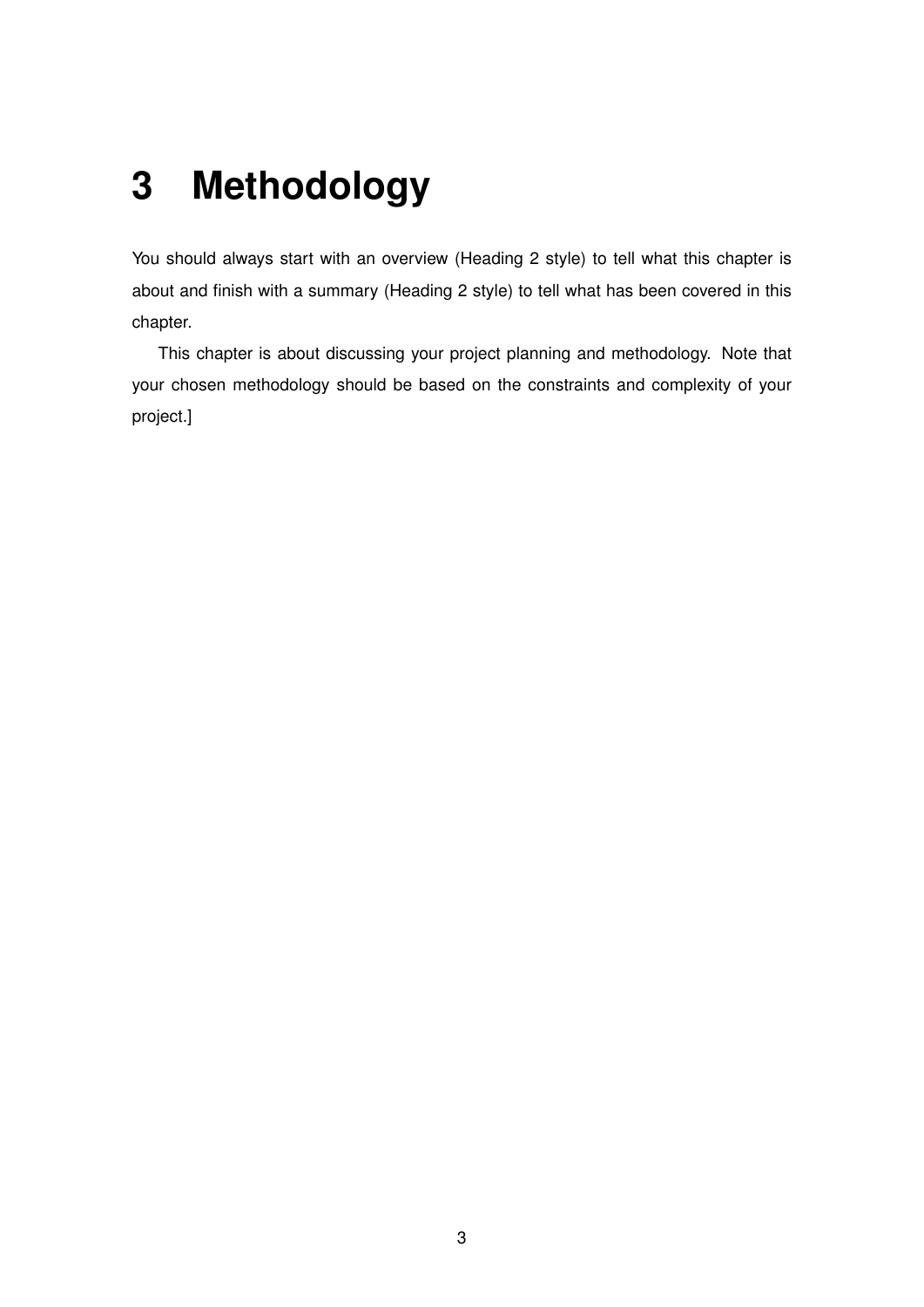#### <span id="page-10-0"></span>**4 Requirements**

You should always start with an overview (Heading 2 style) to tell what this chapter is about and finish with a summary (Heading 2 style) to tell what has been covered in this chapter.

The purpose of this chapter is to elicit the requirements in a more detailed way. The analysis should break the problem down into manageable steps (specifications). There may be more than one suitable approach for the requirements analysis (e.g., interviews, focus groups, MoSCoW method etc.). It is also important that you state how you will evaluate your work]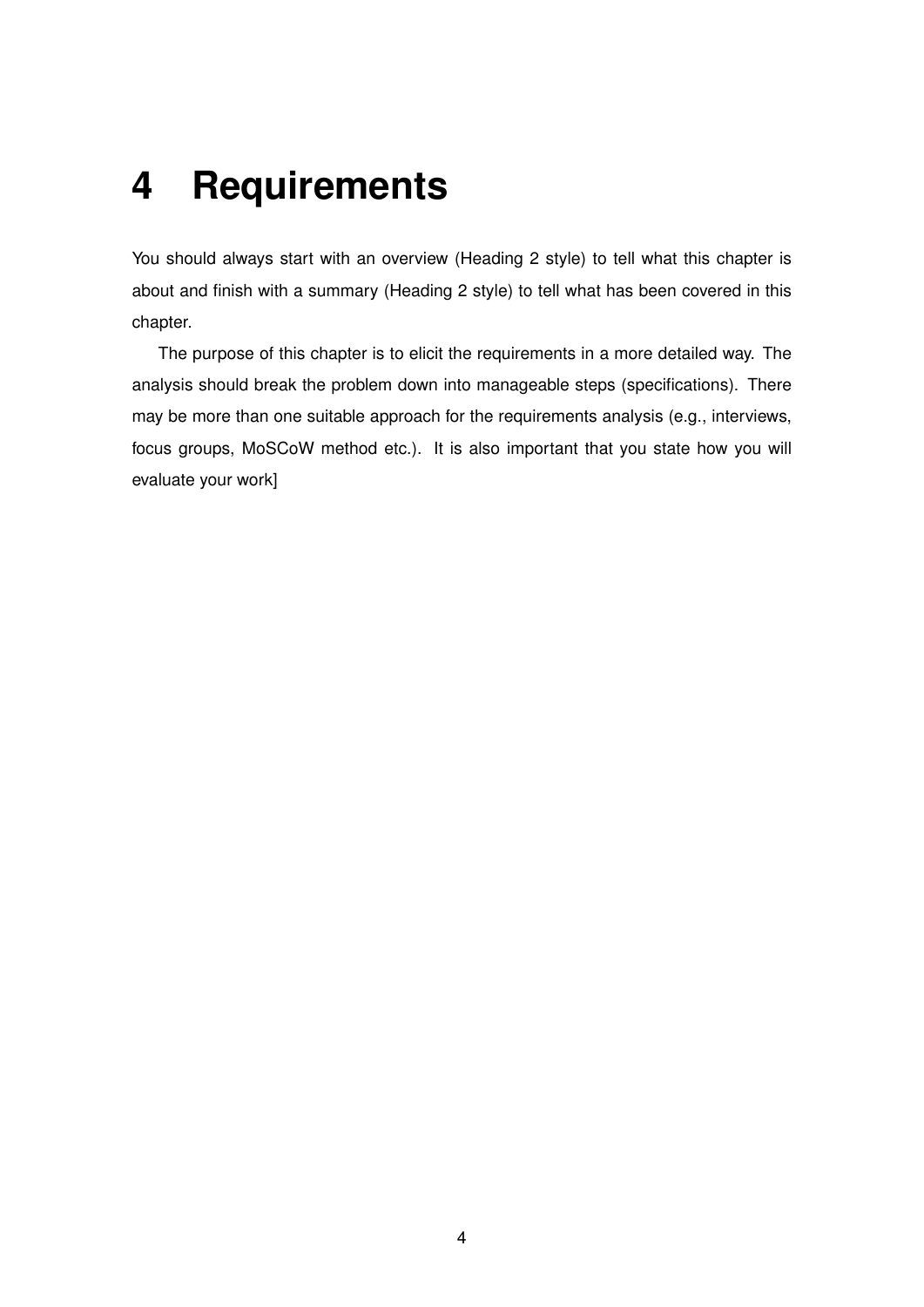#### <span id="page-11-0"></span>**5 Design and Implementation**

You should always start with an overview (Heading 2 style) to tell what this chapter is about and finish with a summary (Heading 2 style) to tell what has been covered in this chapter.

Figures must be correctly numbered with captions and paragraph text should not be wrapped around figures - same rules apply to tables. An example of figures can be found below.

The Design and Implementation chapter should explain the design technique chosen and justify why it is appropriate, depending on the development methodology. Suitable diagram-techniques (e.g. UML, other drawings) should be used where appropriate. For the Implementation part, it should talk about the technical realisation of the concepts and ideas developed earlier. It is used to describe the system at a finer level of technical details, down to the code level. However, do not attempt to describe all the code in the system, and do not include large pieces of code in this section.

You should highlight the pieces of code which are critical to the system or worth to be noted. For example, the creation and/or implementation of core algorithms that make the system functional or some methods/ways you have used which are non-standard or innovative in the system implementation. You should also mention any unforeseen problems you encountered when implementing the system and how and to what extend you overcame them.

Appropriate testing should also be included in this section

5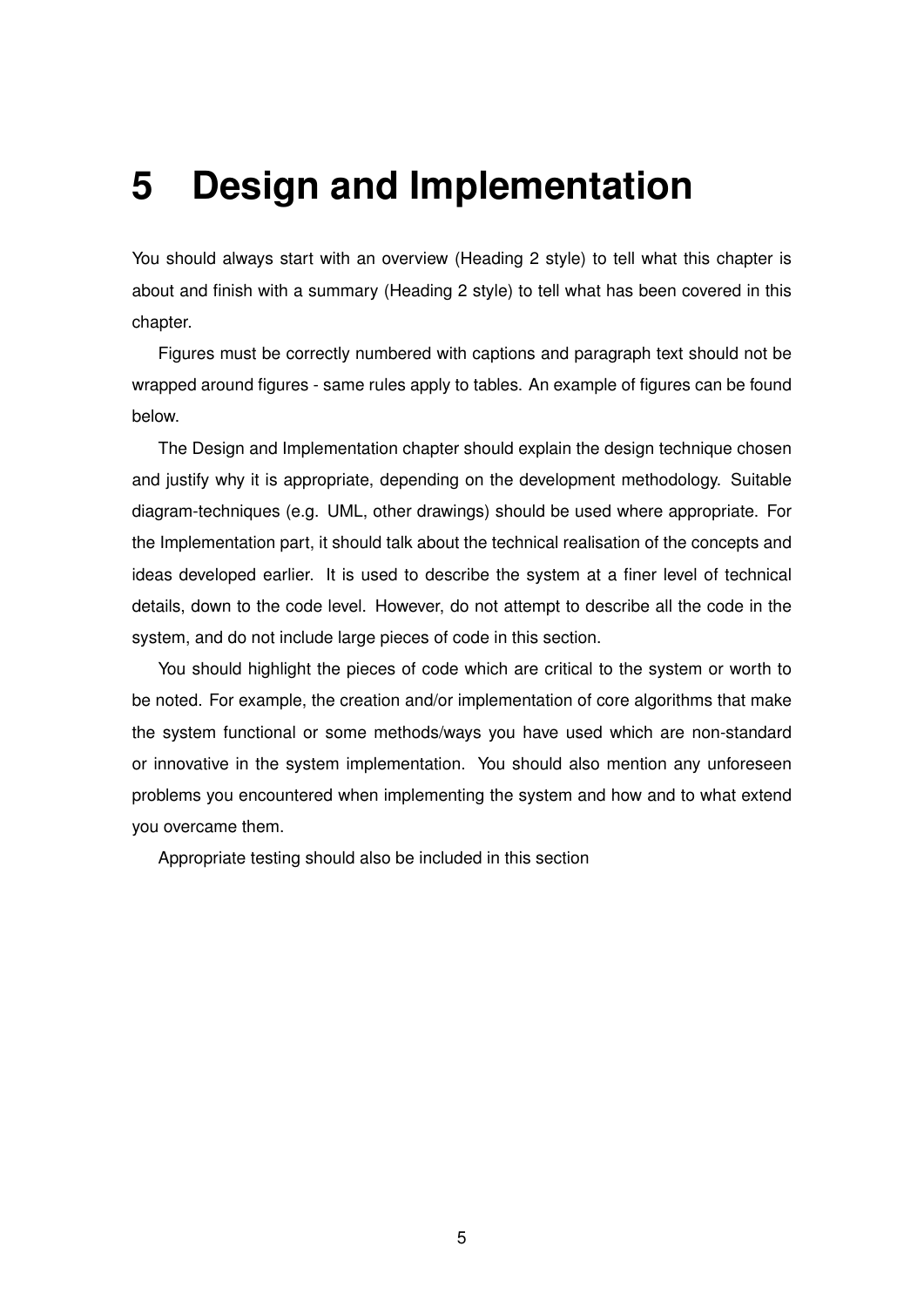

<span id="page-12-0"></span>Figure 5.1: The official Bournemouth University logo.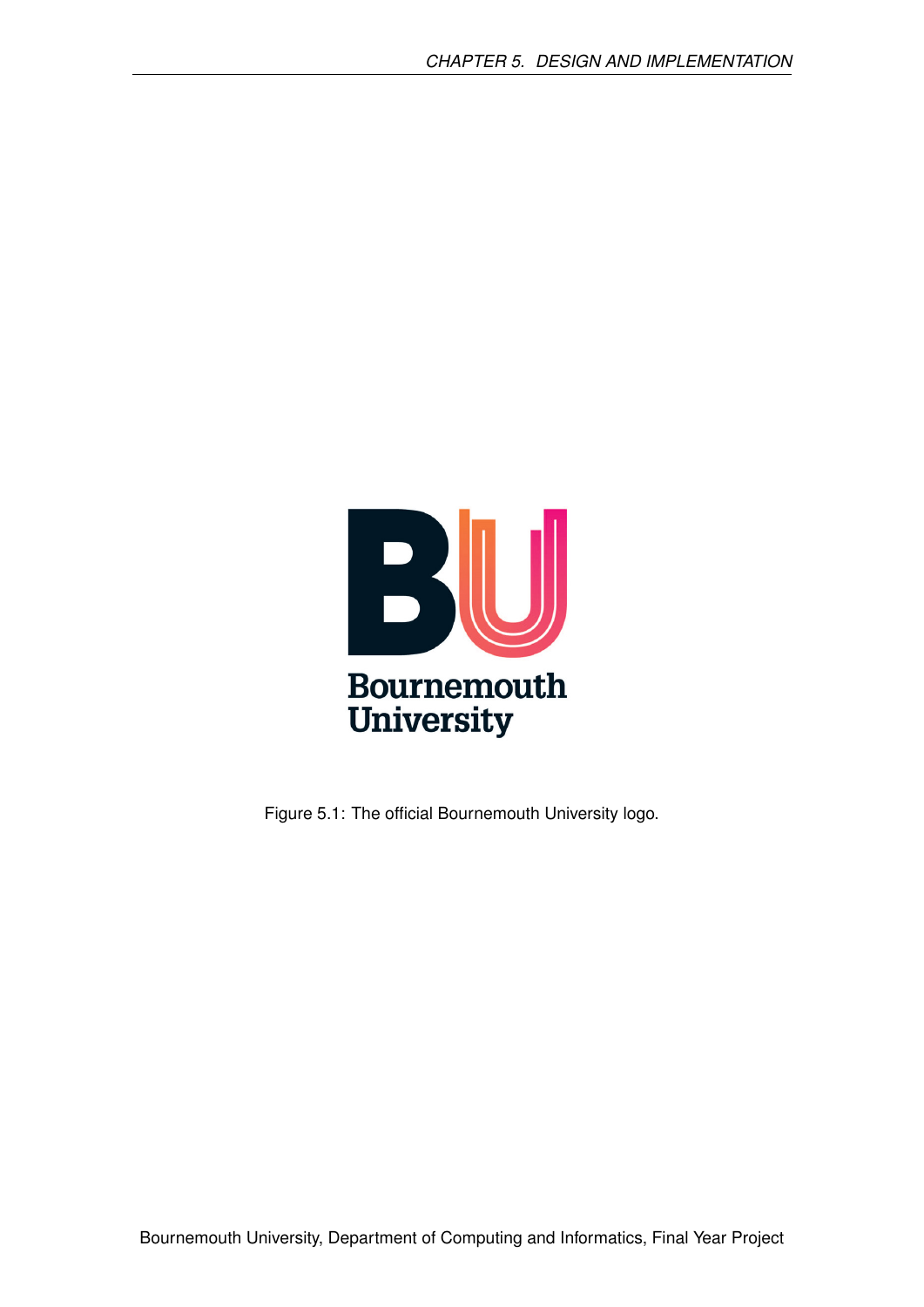#### <span id="page-13-0"></span>**6 Evaluation**

What steps did you take to demonstrate that your solution solved the problem?

This is typically done via a user study (may be quantitative or qualitative) with the user group of your problem or a client. Your work may also not have a user study and might instead be evaluated through another standard type of evaluation (e.g., measuring speed, efficiency of your solution relative to related work).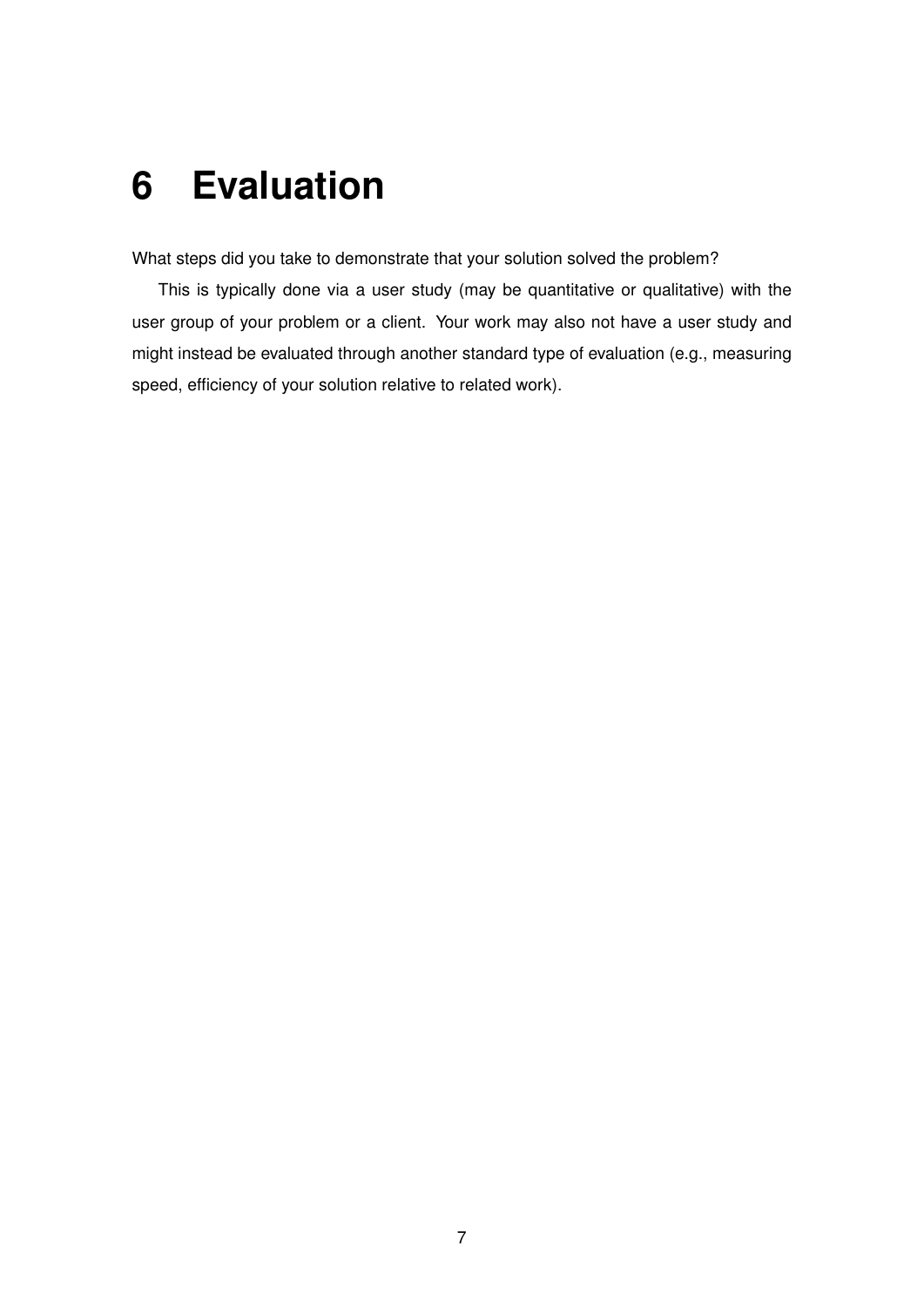### <span id="page-14-0"></span>**7 Discussion**

In this section you should restate the problem your dissertation aimed to solve. You should discuss the steps you have taken towards a solution. You should discuss how the findings of all of your steps (including your evaluation) answer the overall question/solve the problem.

You should discuss the lmitations of your approach and results.

You should discuss the future work needed to continue to improve your solution.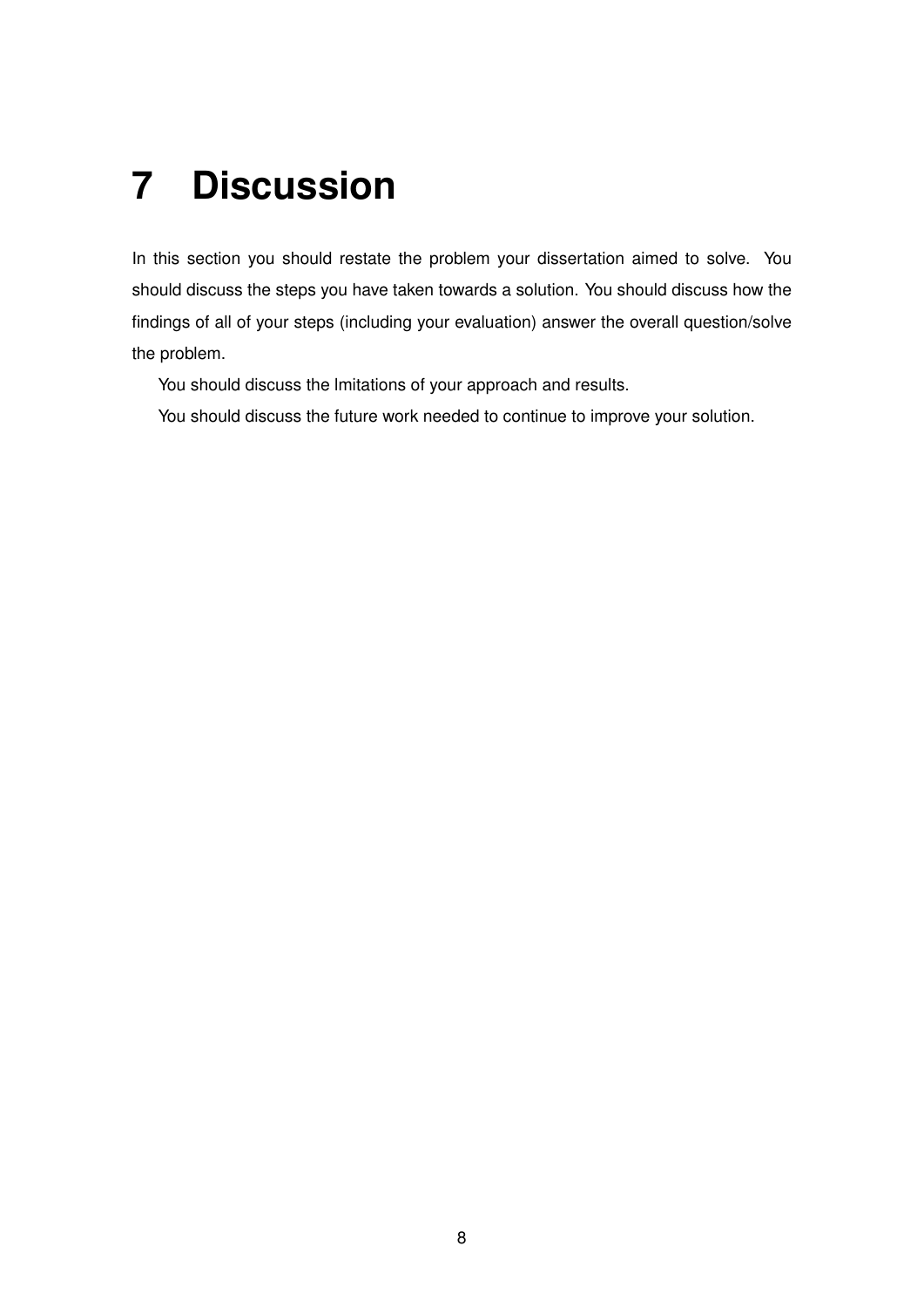### <span id="page-15-0"></span>**8 Conclusion**

The Conclusion chapter marks the end of the project report and it is a summary which brings together many of the points that you have made in other chapters, especially in the previous chapter. It is usually 1 - 2 pages long with three sections:

- 1. Summary: summarise what you have achieved and restate the main results
- 2. Evaluation: evaluate what you have achieved and how well you have met the objectives
- 3. Future work: explain any limitations and how things might be improved.]

[Word count should be included at the end of the last section. Please look at section 5.2 and 5.3 of the Project Handbook for word count policy.] Word count (main body of the report): Word count (artefact):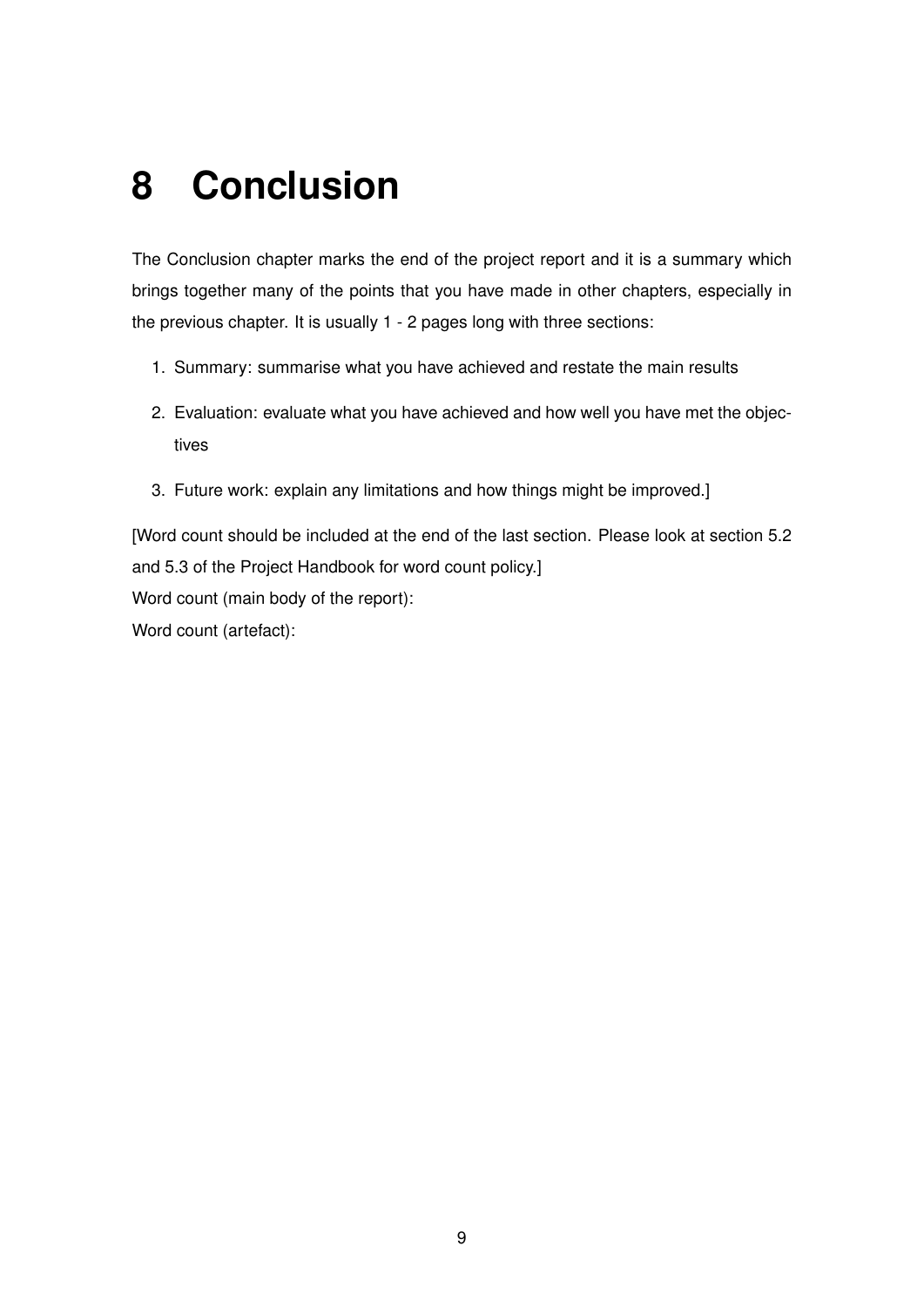# **Bibliography**

<span id="page-16-0"></span>Ubuntu, 2012. Ubuntu security. Available From: https://help.ubuntu.com/community/Security [Accessed: 2020-10-13].